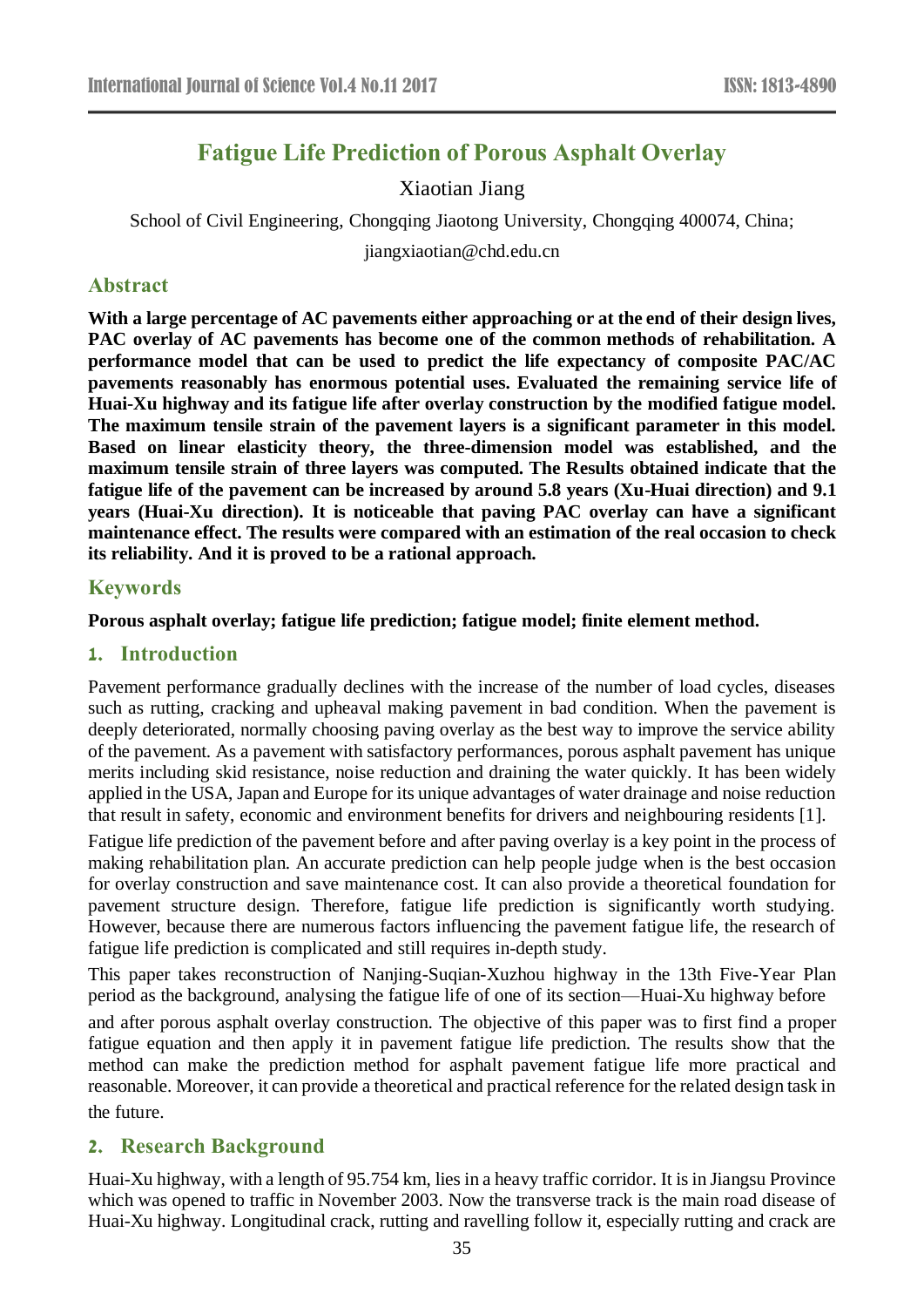expanding. Some sections were observed to have severe rutting particularly at a high temperature of hot summer. The original pavement structure which is planned to pave overlay is presented in Figure 1. Huai-Xu highway has heavy traffic ever since opening to traffic in the year 2003, the annual average daily traffic is shown in Figure 2. The Huai-Xu highway lies in a rainy area with the high temperature in summer. Since porous asphalt pavement is applicative in this circumstance, reinforcement measures came up to improve the pavement condition and ensure its service ability by paving a 4cm PAC-13 overlay.

| Surface<br>layer | 4 cm            | $AK-13$                         |
|------------------|-----------------|---------------------------------|
| M iddle<br>layer | $6 \text{ cm}$  | $AC-20$                         |
| Bottom<br>layer  | 8 cm            | $AC-25$                         |
| Base             | $40 \text{ cm}$ | cem entstabilized m acadam      |
| Subbase          | $20 \text{ cm}$ | $\lim e \&\text{fly-ash stabi}$ |
|                  | Subgrade        |                                 |

Fig. 1 Original Pavement Structure 19500 18000 Annual Average Daily 16500 15000 13500 12000 10500 9000 Traffic 7500 6000 4500 3000 Ŧ.  $\mathbf{L}$ 2004 2005 2006 2007 2008 2009 2010 2011 2012 2013 2014 2015 Year

Fig. 2 Traffic Volume on Huai-Xu highway

# **3. Prediction Model**

### **3.1 Prediction Model of Road Performance**

Prediction model of road performance is defined by evaluating the performance and fatigue life of the road. To achieve an accurate and reliable result, different factors such as material type, traffic load, service time and maintenance condition that have an impact on the road condition should be taken into consideration in the process of establishing the model. Generally, there are three kinds of methods for predicting pavement conditions by different formats of mathematical representations: deterministic models, probabilistic models and neural network models.

Linear and non-linear regression analysis are often used in developing deterministic prediction models [2]. Power curve [3]and sigmoidal curve [4]are the most popular non-linear regression formats in predicting pavement conditions. Mechanistic-Empirical Model usually requires the maximum stress, strain or deflection calculated by mechanics, and evaluates the damage by failure criteria of materials. It combines advantages of other models, the data which is required for establishing the model is obtained by precise experiments to guarantee the accuracy, and the analysing process is based on theoretical condition. Thus, it has some advantages over other deterministic models, especially for pavement overlay construction.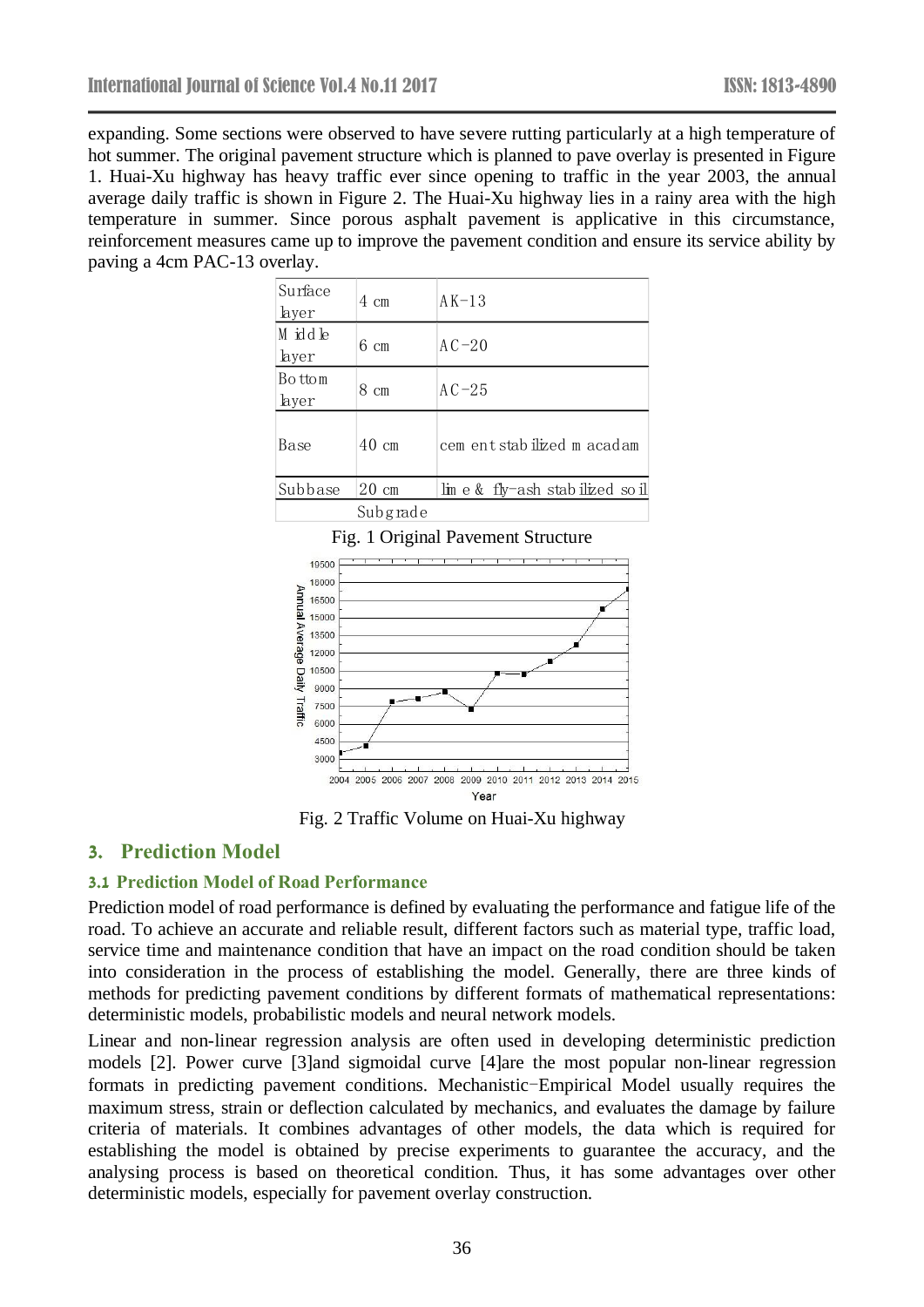Probabilistic model predicts the pavement condition with the certain probability, which is different from the deterministic model. It is believed that future deterioration of the pavement is related to the deterioration that the pavement has experienced in the past [5]. Probabilistic models include Survival curves, Markov model and Semi -Markov model. A probabilistic model can predict the pavement condition based on the previous condition. However, because it is based on statistics, a huge sample capacity is needed to assure the prediction accurate. However, sometimes the process of collecting pavement condition data is challenging. When there was not enough data for analysing, the result would be far away from reality.

Artificial Neural Network, which has the basic characteristics of biological nervous system, is a computing system that could find optimal solution by machine learning. It has been applied into highway field for the pavement condition prediction in the last decade because of its prominent self-learning ability. However, it has the similar defect to the probabilistic model. The learning sample for pavement condition prediction must be typical and carefully chosen to assure the precision of prediction.

#### **3.2 Factors That Could Affect Pavement Condition**

The performance of the pavement declines constantly during its service time. In order to develop accurate models, factors that affect the pavement condition should be identified. There are numerous variables that could affect the deterioration of pavements. These factors include materials, pavement structure, maintenance condition, traffic load and climates [6]. Reliable data is the core of developing prediction models. These data of Huai-Xu highway can be obtained from asphalt pavement maintenance management and decision-making support system [7].

#### **3.3 Fatigue Model**

Paris predicted the fatigue life of structure base on fracture mechanics. He considered that fatigue life is determined by stress intensity factor of crack tip and material property. Paris equation is shown as follows:

$$
\frac{d_a}{dN} = A(\Delta K)^n \tag{1}
$$

Where N and a represent for load cycles and crack length separately; A and n are material parameters; is the difference of stress intensity factor of crack tip for each cycle of load [8].

Paris equation is only suitable for some specific crack types, so it leads an enormous deviation from the real condition. The prediction of fatigue life does not fit the actual fatigue life.

Fatigue damage is unavoidable because of the impact of traffic load. Miner presented the concept of calculating accumulative damage to predict fatigue crack in 1945. Damage can be represented by the ratio of predictive traffic load cycles dividing allowable traffic load cycles, namely damage rate. When damage rate reaches to 1, it is considered that the pavement is destroyed [9]. Allowable traffic load cycles are considered to be related to the tension strain in the bottom of asphalt layer. Differences among pavement design methods mainly exist in the transfer function of this process. AASHTO Pavement Design Guide proposed the remaining-life factor in its overlay design equations as follows:

$$
N_f = f_1(\varepsilon_1)^{-f_2} (E_1)^{-f_2} \tag{2}
$$

Where represents the allowable traffic load cycles, is the tension strain in the bottom of the asphalt layer and is the elastic modulus of asphalt mixture.

Shell model and Asphalt Institute(MS-1) use the model above, the main difference is the parameter value adopted in the model. The fatigue equation from Shell is: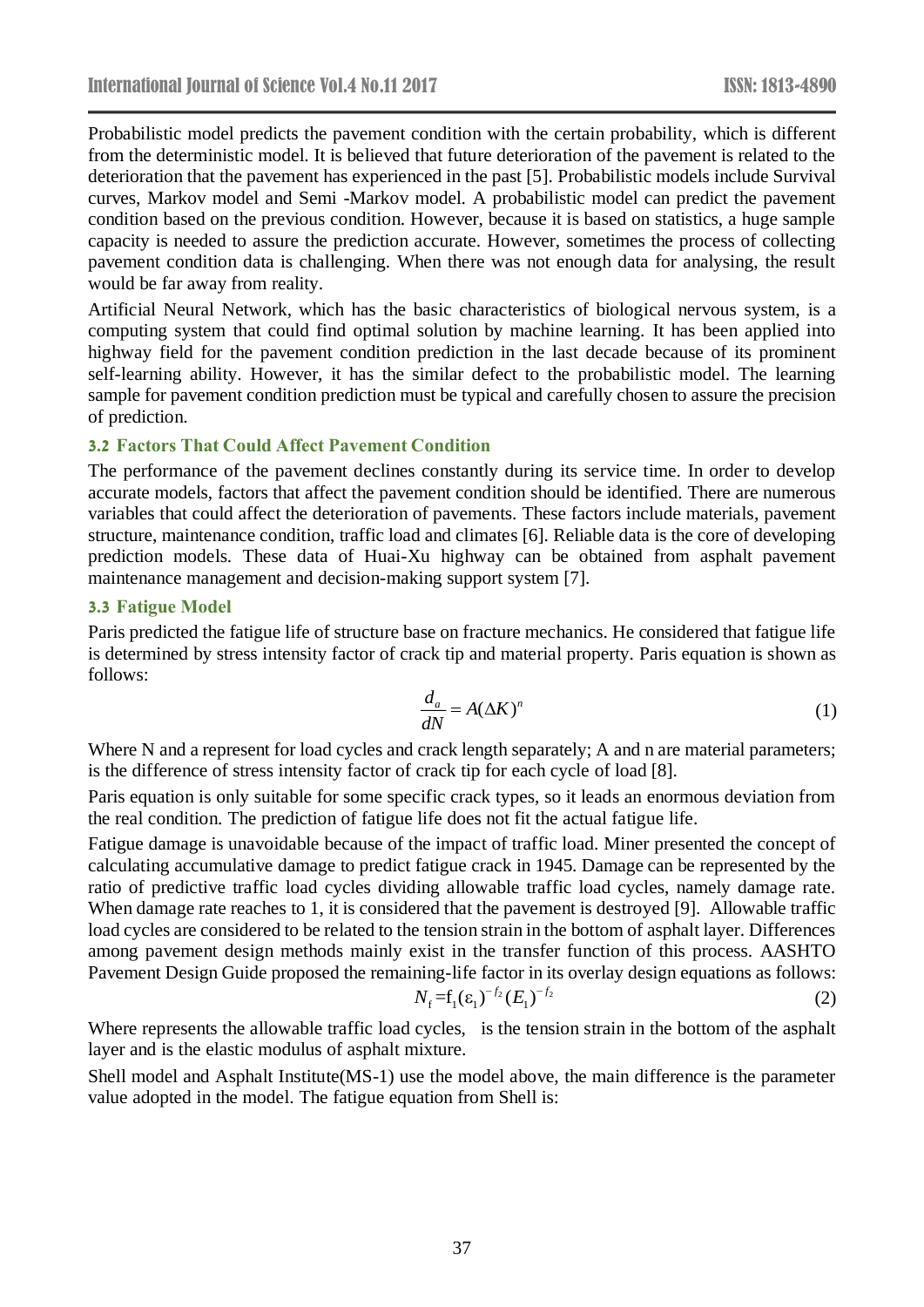(6)

$$
N_{\rm f} = A_{\rm f} F^{n} K_{1a} (\frac{1}{\varepsilon_{\rm t}})^{5} (\frac{1}{E})^{-1.4}
$$
  

$$
F^{n} = 1 + \frac{13909 E^{-0.4} - 1}{1 + \exp^{(1.354h_{ac} - 5.408)}}
$$
 (3)

### = *f experimental data adjustment coeffi A cient* -

Asphalt Institute(MS-1) fatigue equation is obtained by controlling stress model in fatigue test:

$$
N_{\rm f} = 0.00432 C \left(\frac{1}{\varepsilon}\right)^{3.291} \left(\frac{1}{E}\right)^{0.854} \tag{4}
$$

Where  $C = 10^M$ ;  $M = 4.84(\frac{b}{V} - 0.69)$ *<sup>a</sup> b*  $M = 4.84(\frac{V_{\text{A}}}{V_{\text{A}}}$  $V = 4.84(\frac{v}{V} - V_b - 0.69)$ ;  $V_a$  is air void of asphalt mixture;  $V_b$  is effective porosity.

In China, according to the specifications for design of highway asphalt pavement, the theory for paving overlay is based on elastic multi-layer theory, and predicting the fatigue life of pavement after paving overlay by the fatigue equation as follows:

$$
N_f = 280\sigma^{-4.5} \tag{5}
$$

Where  $N_f$  is fatigue life,  $\sigma$  is the tensile stress of asphalt mixture.

*a*

With the further research of tensile stress in the pavement, fatigue life of asphalt mixture is related to the maximum tensile strain of the pavement, based on the analysis of pavement structure in China. The fatigue equation is described as follows:

$$
N_{\rm f}=6.32\times10^{(15.6-0.37\beta)}k_{\rm T}^{-1}\left(\frac{1}{\mathcal{E}_a}\right)^{3.97}\left(\frac{1}{E^a}\right)^{1.58}(VFA)^{2.72}\left(\frac{1+0.3E_a^{0.43}(VFA)^{-0.85}e^{(0.024h_a-5.41)}}{1+e^{(0.024h_a-5.41)}}\right)^{3.33}
$$

Where  $N_f$  is fatigue life of asphalt mixture, which is represented as equivalent single axle loads;  $h_a$ is the thickness of asphalt mixture layer(mm);  $\beta$  is target reliability;  $K<sub>T</sub>$  is temperature adjustment coefficient; *E<sup>a</sup>* is dynamic modulus of asphalt mixture at 20 °C; VFA is the aggregate voids filled with asphalt;  $\varepsilon_a$  is the tensile strain of the pavement, it is described as follows:

$$
\varepsilon_a = p\varepsilon_a
$$
  
\n
$$
\overline{\varepsilon_a} = f\left(\frac{h_1}{\delta}, \frac{h_2}{\delta}, \dots, \frac{h_{n-1}}{\delta}, \frac{E_2}{E_1}, \frac{E_3}{E_2}, \dots, \frac{E_0}{E_{n-1}}\right)
$$
\n(7)

Where  $\varepsilon_a$  is theoretical tensile strain coefficient; P,  $\delta$  are the ground pressure of standard axle load (MPa) and equivalent circle radius (cm);  $E_0$  is resilient modulus of top subgrade in equilibrium Humidity condition;  $h_1, h_2...h_{n-1}$  are the thickness of each structure layer;  $E_0, E_1...E_{n-1}$  are the elastic

modulus of each structure layer.

After survey and analysis, the recommended parameters value of fatigue model is shown in table1 and table2 below.

| <b>Parameter of Fatigue Model</b> | $\mathbf{B}$ | $\mathbf{k}_{\mathrm{T}}^{-1}$ | $\epsilon$ (10-6)                 | $E_a$ (MPa) VFA (%) $h_a$ (mm) |    |     |
|-----------------------------------|--------------|--------------------------------|-----------------------------------|--------------------------------|----|-----|
| Recommended                       |              |                                |                                   |                                |    |     |
| Value                             |              |                                | 1.65 1.27 Calculated by FEM Model | 9600                           | 70 | 180 |

#### Table 1 Parameters of Old Pavement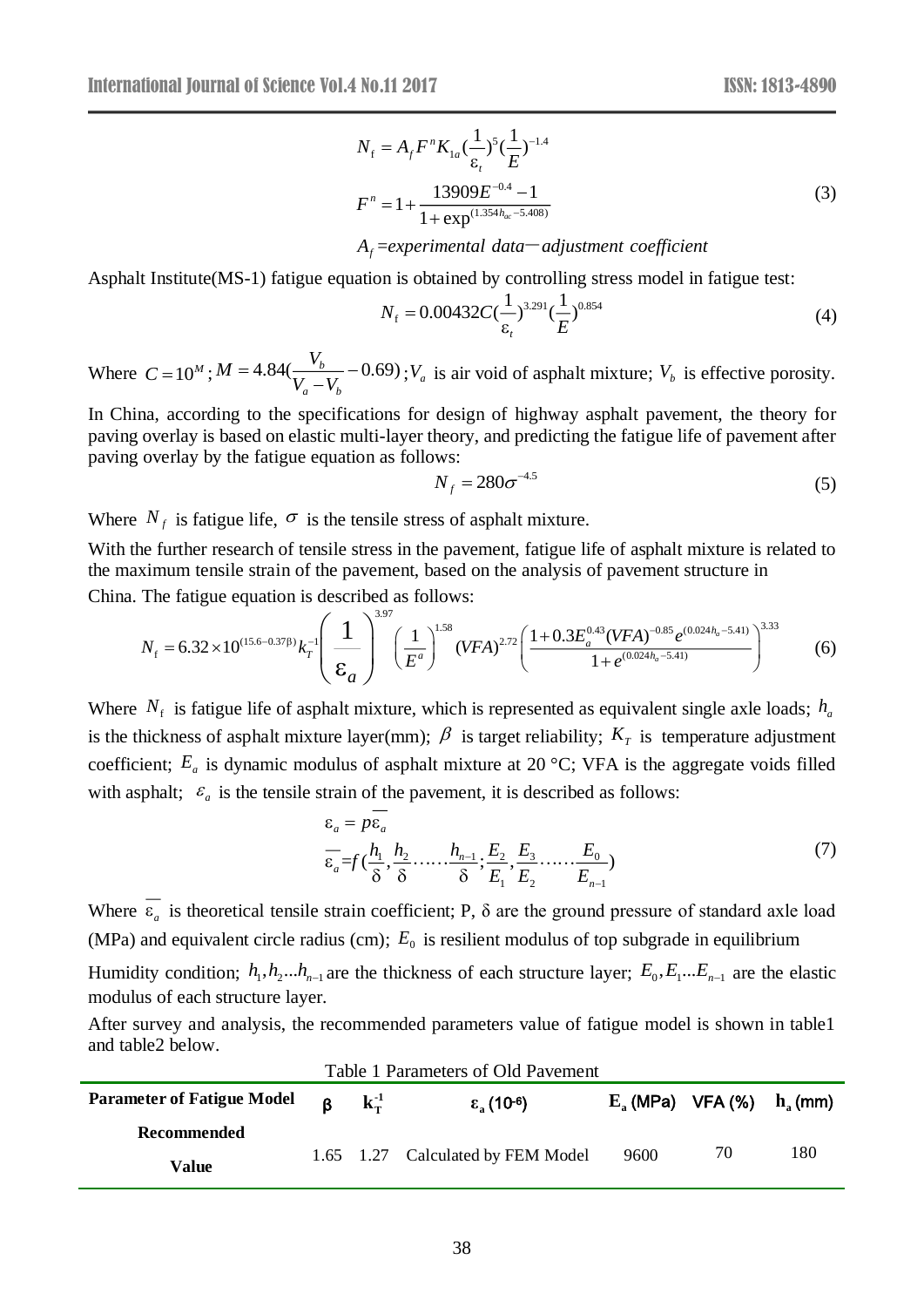| Table 2 Parameters of PAC Overlay |         |                                |                                   |      |                                              |    |
|-----------------------------------|---------|--------------------------------|-----------------------------------|------|----------------------------------------------|----|
| <b>Parameter of Fatigue Model</b> | $\beta$ | $\mathbf{k}_{\mathrm{T}}^{-1}$ | $\epsilon$ (10 <sup>-6</sup> )    |      | $E_{\alpha}$ (MPa) VFA (%) $h_{\alpha}$ (mm) |    |
| Recommended                       |         |                                |                                   |      |                                              |    |
| Value                             |         |                                | 1.65 1.27 Calculated by FEM Model | 8000 | 65                                           | 40 |

Take parameters of the fatigue model in table1 into equation 6, (the allowable load cycles of the old pavement) can be represented as follows:

$$
N_{\rm f1} = 1.5301 \times 10^{14} \times (\frac{1}{\varepsilon_a})^{3.97}
$$
 (8)

Take the basic parameters of the fatigue model in table2 into equation 6,  $N_{f2}$  (the allowable load cycles of the pavement after paving PAC-13 overlay) can be represented as follows:

$$
N_{f2} = 2.7593 \times 10^{14} \times \left(\frac{1}{\varepsilon_a}\right)^{3.97} \tag{1}
$$

For the old pavement, pavement condition or remaining service life should be evaluated by equation 10 first to obtain the practical load cycles threshold.

$$
\frac{n_r}{N_b} = 1 - \frac{n_e}{N_a} \tag{2}
$$

Where  $n_r$  is the practical equivalent single axle loads of the pavement after paving overlay;  $N_b$  is the allowable equivalent single axle loads of the pavement after paving overlay.  $N_a$  is the allowable equivalent single axle loads of the old pavement;  $n_e$  is the practical equivalent single axle loads of the old pavement.

The process of old pavement remaining life prediction is: first take the tensile strain of the pavement into consideration to obtain  $N_a$  and  $N_b$ . In consideration of remaining service life of the pavement, damage rate needs to be calculated.

The damage rate of Xu-Huai direction  $\frac{n_r}{N} = 1 - \frac{n_e}{N} = 1 - \frac{2834}{2834 + 550} = 0.84$ 2834+550 *r e b <sup>a</sup> n n*  $\frac{N_r}{N_s} = 1 - \frac{N_e}{N} = 1 - \frac{2834 + 550}{2834 + 550} = 0.84$ ;

The damage rate of Huai-Xu direction  $\frac{n_r}{N} = 1 - \frac{n_e}{N} = 1 - \frac{1132}{1132 + 550} = 0.673$  $\frac{r}{N_b}$  = 1 -  $\frac{n_e}{N_a}$  = 1 -  $\frac{1132}{1132 + 550}$  $\begin{array}{cc} & I \\ b & N_a \end{array}$  $n_b$  *n*<br> $n_r$  = 1 -  $\frac{n}{r}$  $\frac{n_r}{N_b} = 1 - \frac{n}{N}$  $=1-\frac{n_e}{N_a}=1-\frac{1132}{1132+550}=0.673$ .

#### **3.4 Finite Element Method Model of Pavement**

Based on equation 8 and 9, tensile strain is the significant parameter for calculating the allowable equivalent single axle loads of pavement. To obtain, a finite element method model of pavement is established.

Tested the samples drilled from Huai-Xu highway to get the compressive modulus and took confidence coefficient into consideration, the result of each layer is shown in table3.

| Table 3 Properties of Pavement Layers |                            |                          |                           |                           |  |  |
|---------------------------------------|----------------------------|--------------------------|---------------------------|---------------------------|--|--|
| <b>Layer Type</b>                     | <b>PAC-13</b><br>(overlay) | AK-13<br>(surface layer) | $AC-20$<br>(middle layer) | $AC-25$<br>(bottom layer) |  |  |
| <b>Resilient Modulus (MPa)</b>        | 1400.                      | 2000                     | 1900                      | 1500                      |  |  |

The pavement structure was established in 3D using ABAQUS, the size is  $X \times Y \times Z = 6m \times 3m \times 6m$  (X is transverse direction; Y is the depth; Z is the longitudinal direction, driving direction is along Z axle negative direction). All elements input into the model were DC3D8R (8 nodes 6 surfaces linear reduced integral unit), the surface especially the load area is closely divided. Boundary conditions for the FE model exert a significant influence on the predicted response of a pavement structure.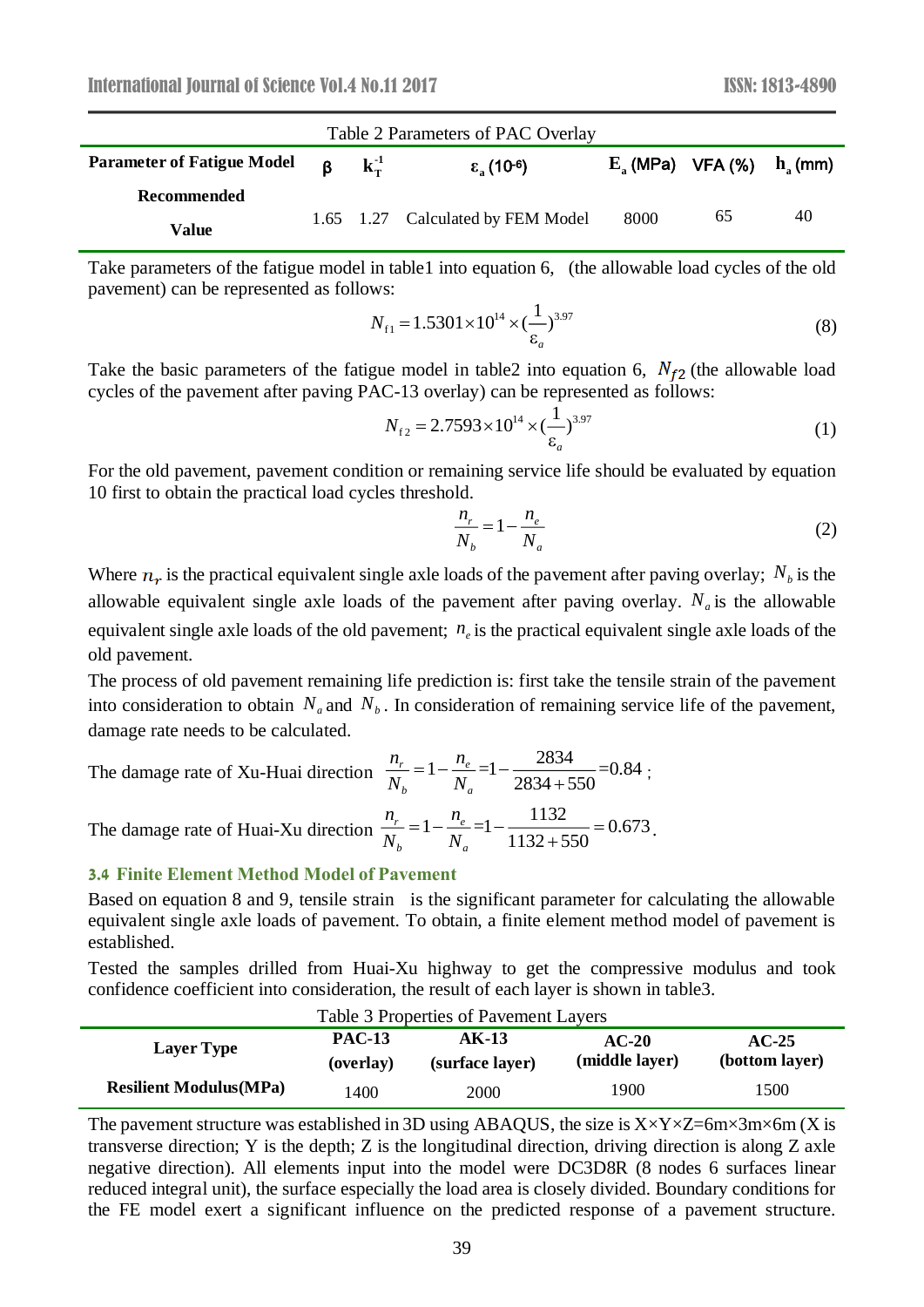Boundary conditions are X-direction displacement of surfaces along X-direction is restrained, Y-direction displacement of surfaces along Y-direction is restrained and the bottom is fully restrained. The FE mesh employed is shown in Figure 3.



Fig. 3 The 3D FE Model

The load area is divided into 36 rectangles. The width of the rectangle is the same as the width of wheel load. The length of moving in the longitude direction is the actual load moving distance. The movement of load is realized by VDLOAD subroutine. The interfaces between pavement layers were assumed to be perfectly bonded. The maximum tensile strain of the layers in the central of load area is computed as the parameter of the model.

The results are shown in table 4.

| Table 4 Tensile Strain (10-6) |                       |                                   |                                      |                                      |  |  |
|-------------------------------|-----------------------|-----------------------------------|--------------------------------------|--------------------------------------|--|--|
| <b>Results</b>                | <b>Overlay Bottom</b> | Surface<br>Layer<br><b>Bottom</b> | <b>Middle Layer</b><br><b>Bottom</b> | <b>Bottom Layer</b><br><b>Bottom</b> |  |  |
| Before paving                 |                       | 71                                | 75                                   | 69                                   |  |  |
| After paving                  | 65                    | 54                                | 51                                   | 33                                   |  |  |

### **4. Pavement Fatigue Life Prediction**

Allowable equivalent single axle loads of the old pavement is calculated as follows:

$$
N_a=1.5301\times1014\times\left(\frac{1}{75}\right)^{3.97}=5.50\times106\text{ (times)}
$$

In Xu-Huai direction, dividing  $n_a$  by average equivalent single axle loads (2 million/year), remaining service life is around 2.75 years; In Huai-Xu direction, dividing  $n_a$  by average equivalent single axle loads (900 thousand /year), remaining service life is around 6.11 years. Allowable equivalent single axle loads of the pavement after paving overlay is calculated as follows:

$$
N_a=1.5301\times1014\times\left(\frac{1}{54}\right)^{3.97}=2.03\times107 \text{(times)}
$$

In Xu-Huai direction,  $n_r = 0.84 \times N_b = 0.84 \times 2.03 \times 107 = 1.71 \times 107$  (times). Dividing  $n_r$  by average equivalent single axle loads (2 million/year), service life after reconstruction is around 8.55 years, it increases by 5.8 years; In Huai-Xu direction,  $n_a = 0.673 \times N_b = 0.673 \times 2.03 \times 107 = 1.37 \times 107$  (times). Dividing  $n_r$  by average equivalent single axle loads (900 thousand/year), the service life after reconstruction is around 15.2 years, it increases by 9.1 years.

According to the specifications for the design of highway asphalt pavement[], cumulative equivalent axle loads are over  $4\times106$  times/lane, the particular value changes from  $4.4\times106$  times to  $27\times106$ times. Basically, 3 to 5 years later, the crack disease will happen after the highway opening to traffic.